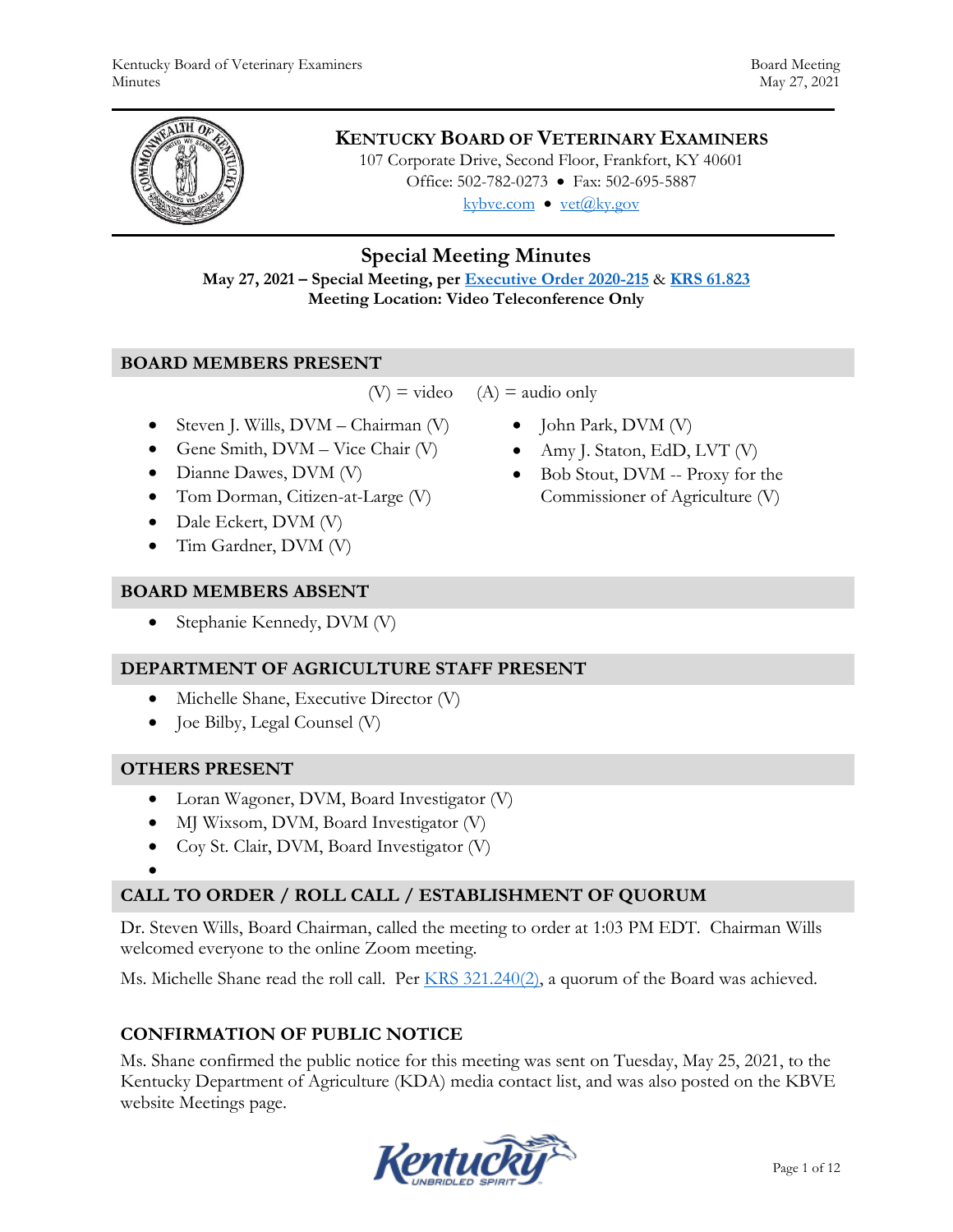## **READING OF MISSION STATEMENT**

Ms. Shane read aloud the Board's mission statement.

#### **CONSENT AGENDA**

- Board Meeting Minutes from April 29, 2021
- Budget Expenditures since 3/25 meeting
- Applications Committee Report on New Applications
- Applications Committee Report on New CE Requests
- Approval of Board Per Diem

Chairman Wills asked about budget breakout in E150. Ms. Shane explained that there have been changes in coding to better differentiate costs for various contractors. Dr. Dale Eckert joined the meeting

**A MOTION** was made by Dr. Tim Gardner to approve the consent agenda. The motion, seconded by Dr. Amy Staton, passed unanimously by show of hands.

### **Budget**

The budget expenditures and revenue approved are summarized for F.Y. 2021, July 1, 2020, through May 19, 2021, as follows:

- Receipts =  $$549,970$
- $\bullet$  Expenditures = \$319,423
- Current Balance =  $$1,230,340$

Applications Committee Reports.

- Report on New Applications
- Report on New CE Requests

The Applications Committee Reports are as follows in Table 1: Approved Applicants for Licensure and Certification, and Table 2: Approved CE Requests. The Board approved 59 veterinarian, 6 veterinary technician, and 11 animal euthanasia specialist applications. The Board approved CE requests for 18 hours of CE for veterinarians and 18 hours of CE for veterinary technicians.

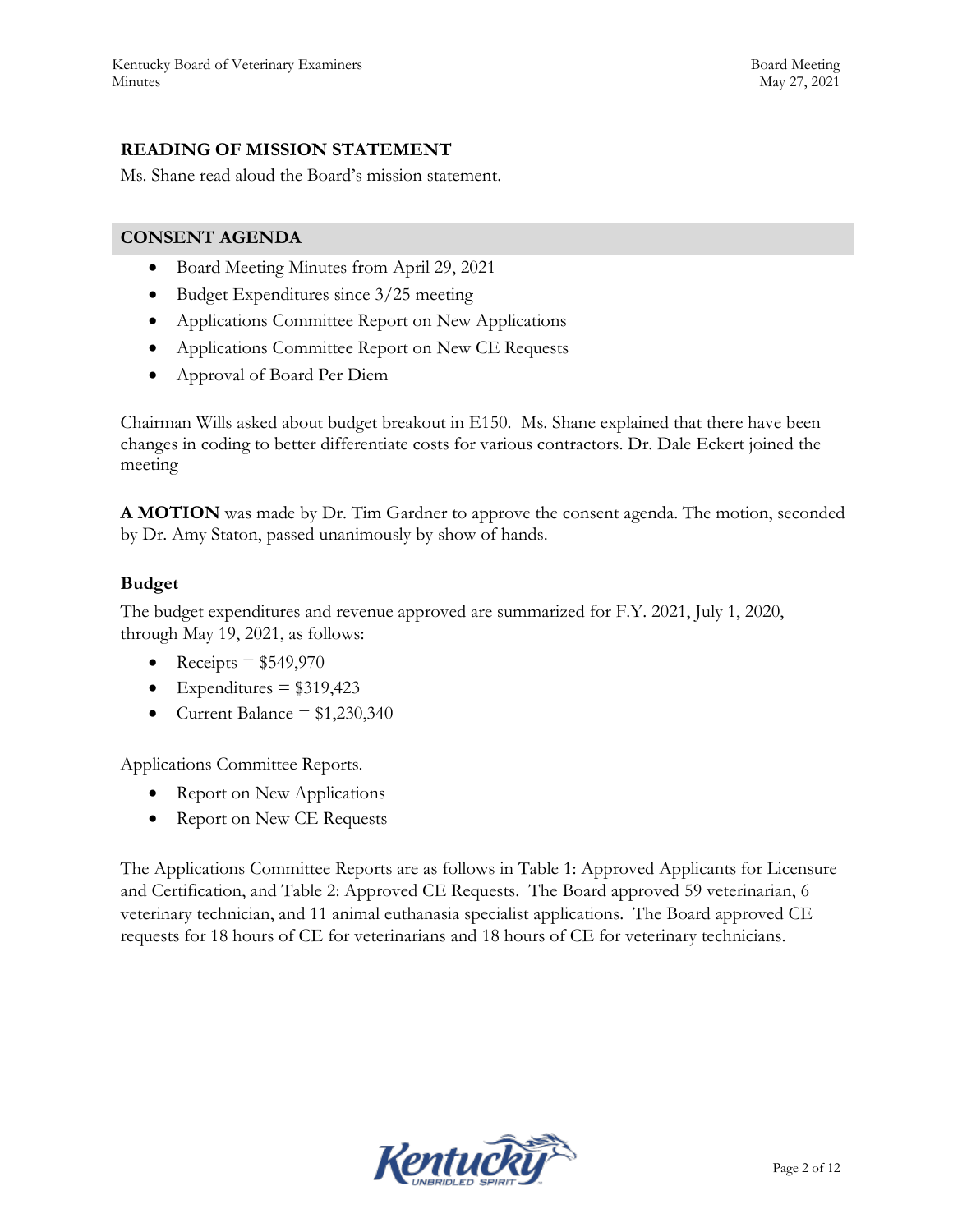| <b>Table 1: Approved Applicants</b> |                   |                  |                     |                |  |  |  |
|-------------------------------------|-------------------|------------------|---------------------|----------------|--|--|--|
| for Licensure and Certification     |                   |                  |                     |                |  |  |  |
| Row<br>#                            | <b>First Name</b> | <b>Last Name</b> | <b>License Type</b> | App. Type      |  |  |  |
| 1                                   | Katherine M.      | Armstrong        | Veterinarian        | New            |  |  |  |
| 2                                   | Bridget F.        | Bennett          | Veterinarian        | Endorsement    |  |  |  |
| 3                                   | Meliah M.         | Blair            | Veterinarian        | <b>New</b>     |  |  |  |
| $\overline{4}$                      | Katelyn J.        | Buren            | Veterinarian        | <b>New</b>     |  |  |  |
| 5                                   | Fernanda B.       | Cesar            | Veterinarian        | Endorsement    |  |  |  |
| 6                                   | Kelly A.          | Clements         | Veterinarian        | Reinstatement  |  |  |  |
| 7                                   | Jonas J.          | Colmer           | Veterinarian        | <b>New</b>     |  |  |  |
| 8                                   | Makenzie M.       | Costner          | Veterinarian        | <b>New</b>     |  |  |  |
| 9                                   | Wm. Carson        | Coulter          | Veterinarian        | <b>New</b>     |  |  |  |
| 10                                  | Wm. Carson        | Coulter          | Veterinarian        | New            |  |  |  |
| 11                                  | Katelynn M.       | Cox              | Veterinarian        | New            |  |  |  |
| 12                                  | Isaac C.          | Daniel           | Veterinarian        | Special Permit |  |  |  |
| 13                                  | Chad S.           | Davis            | Veterinarian        | Endorsement    |  |  |  |
| 14                                  | Dylan J.          | Davis            | Veterinarian        | <b>New</b>     |  |  |  |
| 15                                  | Amy N.            | DeWitt           | Veterinarian        | Endorsement    |  |  |  |
| 16                                  | Hannah E.         | Fowl             | Veterinarian        | New            |  |  |  |
| 17                                  | Russell B.        | Freeland, Jr.    | Veterinarian        | Endorsement    |  |  |  |
| 18                                  | Hannah M.         | Gaitan           | Veterinarian        | <b>New</b>     |  |  |  |
| 19                                  | Morgan J.         | Geller           | Veterinarian        | <b>New</b>     |  |  |  |
| 20                                  | Alaine M.         | Gerughty         | Veterinarian        | <b>New</b>     |  |  |  |
| 21                                  | Karen T.          | Gillum           | Veterinarian        | Endorsement    |  |  |  |
| 22                                  | Lyndsay A.        | Hagemeyer        | Veterinarian        | New            |  |  |  |
| 23                                  | Kristy R.         | Hatcher          | Veterinarian        | New            |  |  |  |
| 24                                  | Cooper H.         | Headley          | Veterinarian        | <b>New</b>     |  |  |  |
| 25                                  | Caitlyn S.        | Henderson        | Veterinarian        | New            |  |  |  |
| 26                                  | Marisa Y.         | Hernandez        | Veterinarian        | <b>New</b>     |  |  |  |
| 27                                  | Shelby R.         | Highbaugh        | Veterinarian        | New            |  |  |  |
| 28                                  | Mikkah E.         | Hignite          | Veterinarian        | New            |  |  |  |
| 29                                  | Sarah L.A.        | Hoke             | Veterinarian        | <b>New</b>     |  |  |  |
| 30                                  | Elise S.          | Hollis           | Veterinarian        | <b>New</b>     |  |  |  |
| 31                                  | Anna L.A.         | Houp             | Veterinarian        | <b>New</b>     |  |  |  |
| 32                                  | Sarah E.          | Huffman          | Veterinarian        | <b>New</b>     |  |  |  |
| 33                                  | Allison L.        | Ingram           | Veterinarian        | New            |  |  |  |
| 34                                  | Katharine M.      | Jackson          | Veterinarian        | New            |  |  |  |
| 35                                  | Alexandra N.      | Kukorowski       | Veterinarian        | <b>New</b>     |  |  |  |
| 36                                  | Mary C.           | Lassell          | Veterinarian        | <b>New</b>     |  |  |  |
| 37                                  | Thalita E.        | Leite            | Veterinarian        | New            |  |  |  |

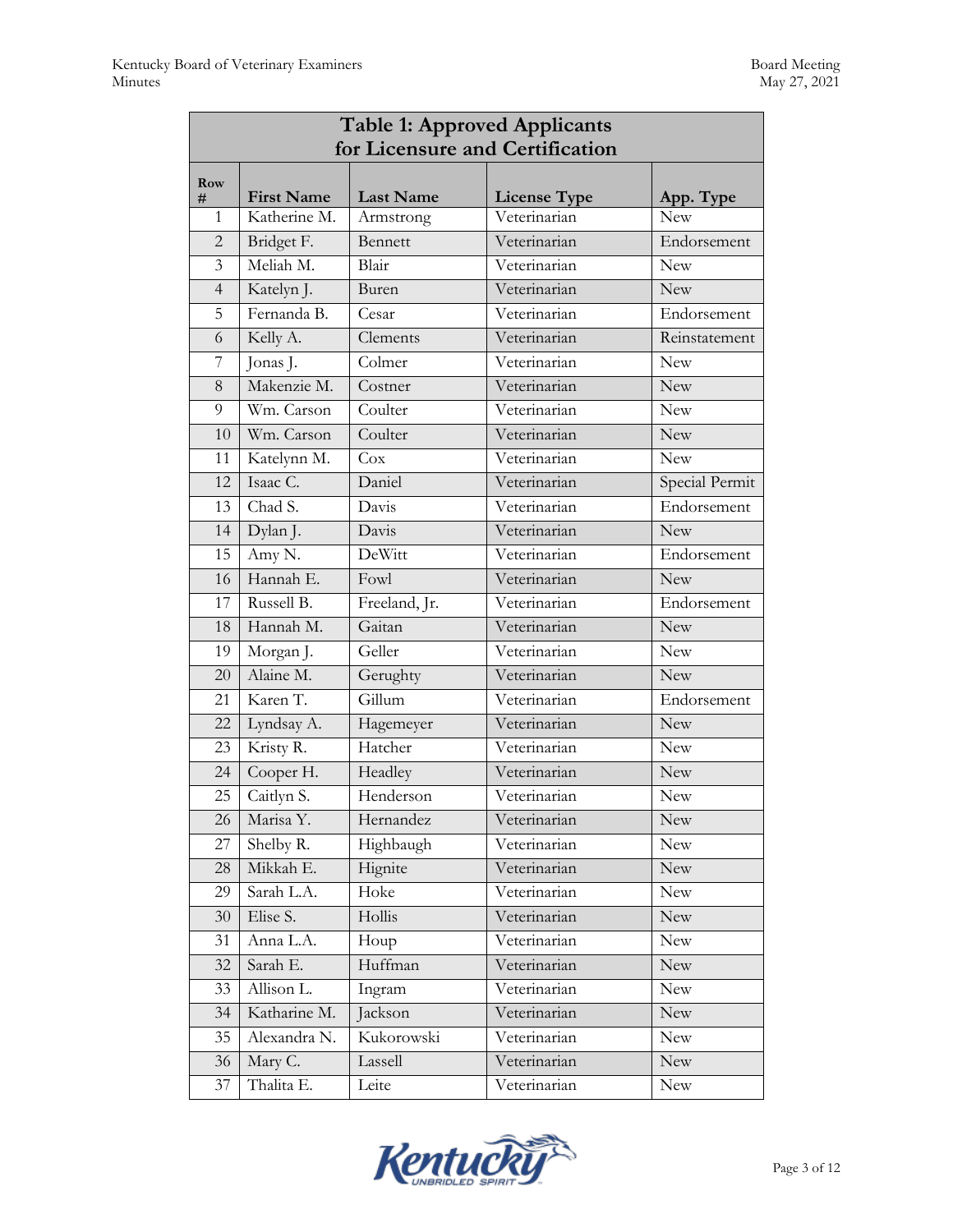| Row<br># | <b>First Name</b> | <b>Last Name</b>    | <b>License Type</b>   | App. Type     |  |
|----------|-------------------|---------------------|-----------------------|---------------|--|
| 38       | Michelle          | Maguire             | Veterinarian          | <b>New</b>    |  |
| 39       | Anna M.           | Matchinga           | Veterinarian          | <b>New</b>    |  |
| 40       | Erin A.           | McCarty             | Veterinarian          | <b>New</b>    |  |
| 41       | Mallory K.        | Myers               | Veterinarian          | <b>New</b>    |  |
| 42       | Jessica M.        | Neil                | Veterinarian          | <b>New</b>    |  |
| 43       | Jason M.          | Novak               | Veterinarian          | Endorsement   |  |
| 44       | Hannah R.         | O'Bryan             | Veterinarian          | <b>New</b>    |  |
| 45       | Hailey A.         | Poole               | Veterinarian          | <b>New</b>    |  |
| 46       | Tiffany K.        | Porter              | Veterinarian          | Endorsement   |  |
| 47       | Zoie L.           | Randall             | Veterinarian          | Reinstatement |  |
| 48       | Katlyn M.         | Robertson (Lake)    | Veterinarian          | Endorsement   |  |
| 49       | Meghan E.         | Ryckeley            | Veterinarian          | <b>New</b>    |  |
| 50       | Georgia H.        | Skelton             | Veterinarian          | New           |  |
| 51       | Michelle B.       | Smith               | Veterinarian          | Endorsement   |  |
| 52       | Eden N.           | Tharpe              | Veterinarian          | <b>New</b>    |  |
| 53       | Gabriel E.        | <b>Torres Perez</b> | Veterinarian          | Endorsement   |  |
| 54       | Belynda C.        | VanMeter            | Veterinarian          | Endorsement   |  |
| 55       | Paige Y.          | Weldy               | Veterinarian          | <b>New</b>    |  |
| 56       | Vasiliki          | Wilk                | Veterinarian          | <b>New</b>    |  |
| 57       | Sawyer Q.         | Williams            | Veterinarian          | <b>New</b>    |  |
| 58       | Aaron S.          | Zellers             | Veterinarian          | <b>New</b>    |  |
| 59       | Charles J.        | Zickus              | Veterinarian          | Reinstatement |  |
| 60       | Payton C.         | Ballard             | Veterinary Technician | <b>New</b>    |  |
| 61       | Briana C.         | Crowder             | Veterinary Technician | <b>New</b>    |  |
| 62       | Sheridan E.       | Davis               | Veterinary Technician | <b>New</b>    |  |
| 63       | Chelsie L.        | Dennis              | Veterinary Technician | New           |  |
| 64       | Amy H.            | Jenkins             | Veterinary Technician | <b>New</b>    |  |
| 65       | Casandra          | Peterson            | Veterinary Technician | Reinstatement |  |
| 66       | Joan M.           | Arnold              | Euthanasia Specialist | <b>New</b>    |  |
| 67       | Justin D.         | Arnold              | Euthanasia Specialist | <b>New</b>    |  |
| 68       | Rivenis M.        | <b>Brice</b>        | Euthanasia Specialist | New           |  |
| 69       | Justin D.         | Burton              | Euthanasia Specialist | <b>New</b>    |  |
| $70\,$   | Alyssa R.         | Curtis              | Euthanasia Specialist | New           |  |
| 71       | Alyssa R.         | Curtis              | Euthanasia Specialist | <b>New</b>    |  |
| 72       | Debra S.          | Edwards             | Euthanasia Specialist | New           |  |
| 73       | Hannah E.         | Forner              | Euthanasia Specialist | <b>New</b>    |  |
| 74       | Melissa A.        | Hatfield            | Euthanasia Specialist | <b>New</b>    |  |
| 75       | Marissa A.        | Skarupa             | Euthanasia Specialist | Reinstatement |  |
| 76       | Christina M.      | Smith               | Euthanasia Specialist | <b>New</b>    |  |
| 77       | Katherine C.      | Tibbs               | Euthanasia Specialist | New           |  |

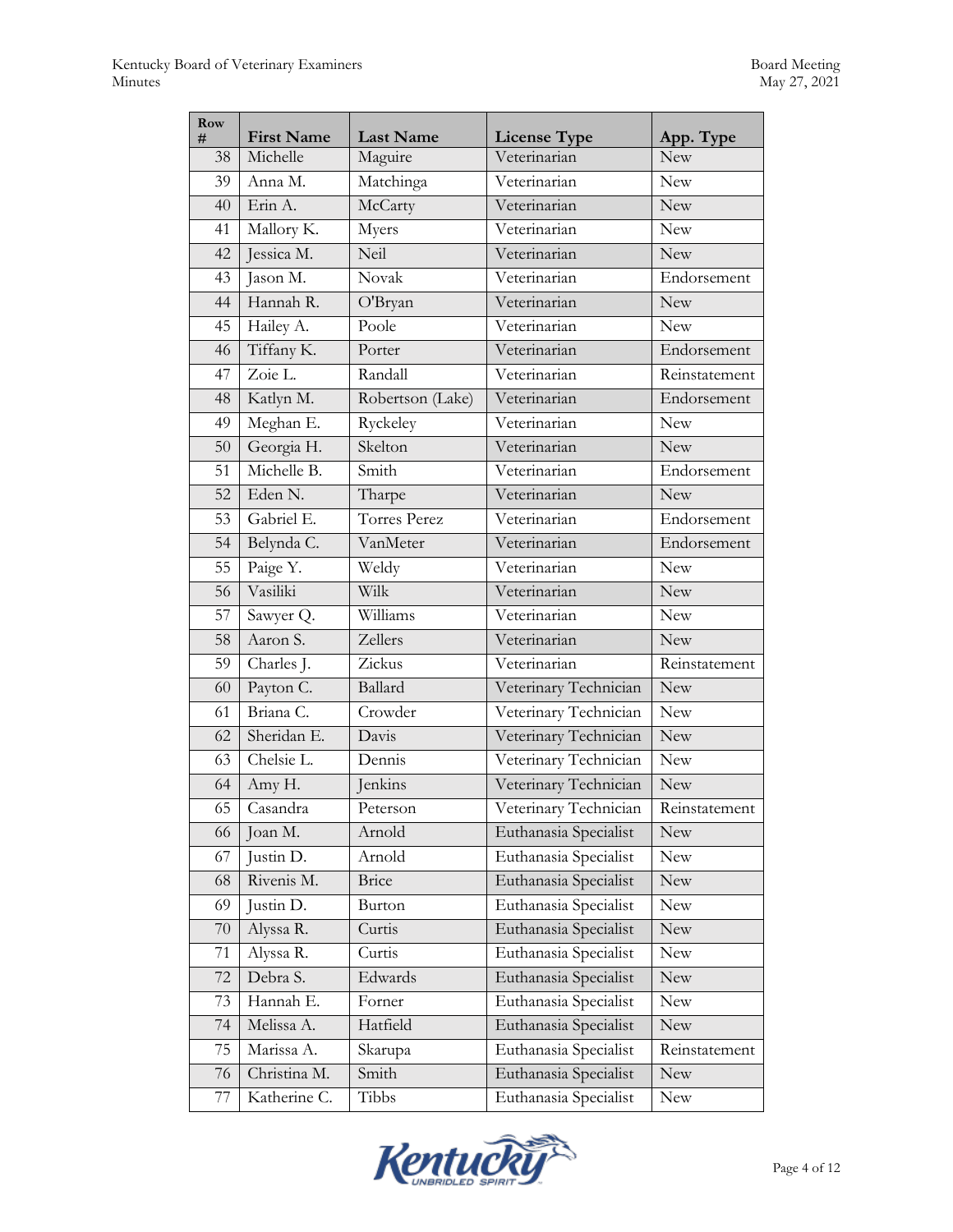| <b>Table 2: Approved CE Requests</b>                                                                       |                                    |                              |                            |                       |  |  |  |
|------------------------------------------------------------------------------------------------------------|------------------------------------|------------------------------|----------------------------|-----------------------|--|--|--|
|                                                                                                            |                                    | <b>CE Hours</b><br>Requested |                            |                       |  |  |  |
| <b>Course Title</b>                                                                                        | Sponsor / Provider                 | <b>Vet</b>                   | <b>Vet</b><br><b>Techs</b> | Date of<br>Program(s) |  |  |  |
| Ohio House Bill 33 - Animal Abuse<br>Recognition & Mandatory Reporting                                     | Cincinnati VMA                     | 1                            | 1                          | 4/27/2021             |  |  |  |
| Dr. David Lambert, 'Observations on<br>50,000 racehorses: how multi-system data<br>gathering is evolving'  | UK Gluck Equine Research<br>Center | $\mathbf{1}$                 | $\mathbf{1}$               | 4/8/2021              |  |  |  |
| Dr. Geoff Manley, 'Biomarkers of<br>Traumatic Brain Injuries in Humans'                                    | UK Gluck Equine Research<br>Center | $\mathbf{1}$                 | $\mathbf{1}$               | 4/22/2021             |  |  |  |
| Dr. Martin Nielsen, "Diagnosing equine<br>parasites: The challenge of a moving<br>target"                  | UK Gluck Equine Research<br>Center | $\mathbf{1}$                 | $\mathbf{1}$               | 4/29/2021             |  |  |  |
| Veterinary Science Seminar Series:<br>'Metagenomic sequencing for virus<br>discovery and characterization' | UK Gluck Equine Research<br>Center | $\mathbf{1}$                 | $\mathbf{1}$               | 4/1/2021              |  |  |  |
| 2021 Spring Food Animal Conference                                                                         | UK Veterinary Diagnostic<br>Lab    | 7                            | 7                          | 5/20/2021             |  |  |  |
| Ear Nightmares - Management of Otic<br>Disease in Vet Med                                                  | Greater Louisville VMA             | $\overline{2}$               | $\overline{2}$             | 3/30/2021             |  |  |  |
| Ocular Emergencies                                                                                         | Greater Louisville VMA             | $\mathcal{L}$                | $\mathcal{L}$              | 2/22/2021             |  |  |  |
| Interactive Cytology Lab for your Derm<br>Cases                                                            | Greater Louisville VMA             | $\mathfrak{D}$               | $\overline{2}$             | 2/2/2021              |  |  |  |
|                                                                                                            | <b>Totals</b>                      | 18                           | 18                         |                       |  |  |  |

#### **BUSINESS AGENDA**

#### **SARS-CoV-2 / COVID-19 Update and Discussion**

Governor has indicated all Orders shall be repealed June 11.

**MOTION** was made by Dr. Gene Smith to approve the repeal of all current orders, with the caveat for licensees to follow the direction of the Kentucky Governor and that restrictions may be necessary in the future should there be a resurgence /danger to public health. The motion, seconded by Dr. John Park, passed unanimously by show of hands.

#### **BUDGET MATTERS**

- Final F.Y. 2022 Kentucky General Assembly Budget included for the KBVE an annual allotment of \$525,000
- Status update on hiring staff help. Interviews begin June 10.

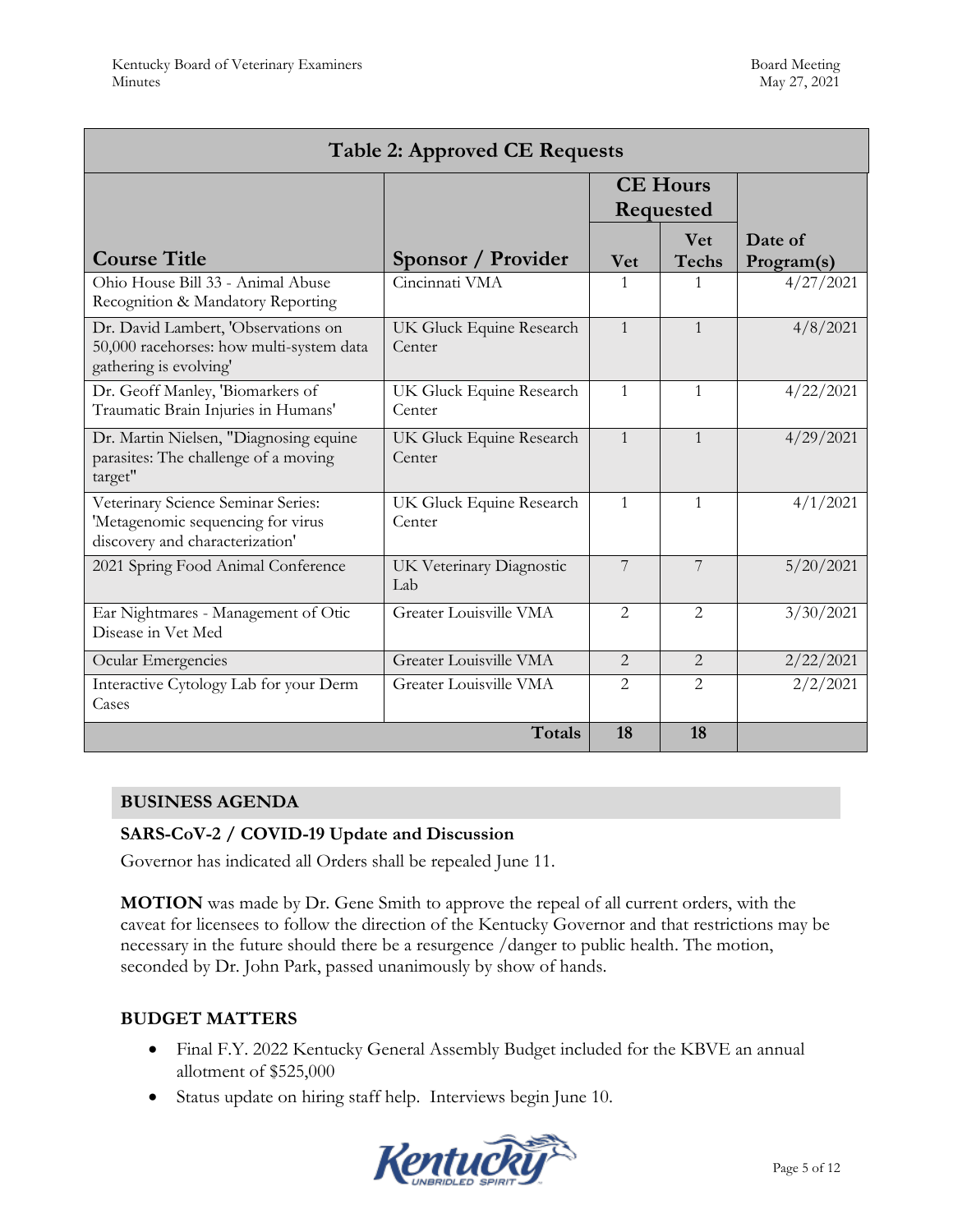Kentucky Board of Veterinary Examiners and the state of the Board Meeting Board Meeting Minutes May 27, 2021

- Travel approval to AAVSB Annual Meeting in Denver, CO Est. Sep 30 – Oct 1, 2021
	- o Dr. Steven Wills, Chairman
	- o Dr. Dianne Dawes
	- o Dr. John Park
	- o Dr. Stephanie Kennedy
	- o Dr. Amy Staton
	- o Ms. Michelle Shane

**A MOTION** was made by Dr. Dale Eckert to approve the travel and expenses for Board Members and staff attending the 2021 AAVSB Annual Meeting in Denver, CO. The motion, seconded by Dr. Gene Smith, passed unanimously by show of hands.

### **OLD BUSINESS**

### **AAVSB Update**

- o AAVSB Board Basics Update from Dr. Dawes, who highly recommends this training.
- o Call for Topics. Desired topics for the conference can be sent to AAVSB.
- o COMMITTEE UPDATES
	- Nominations Committee -
	- **Think Tank** 
		- AAVSB wants to "streamline" NAVLE candidate reviews
		- Initiative to push vet techs into multi-tiers, to provide services in "underserved" areas.
	- Conference
		- Denver, Sept  $30 Oct 2$  with some hybrid opt
		- Networking at Denver Zoo
		- Denver Topics:
			- o COVID, curbside, and changes in practice by pandemic
			- o Medical records in disciplinary process
			- o Shelter animals, interstate trafficking, drug diversion
			- o Malpractice and professional misconduct
			- o AAHA Accreditation and Hospital Inspections
		- 2022 in North Carolina
	- Leadership Development Judith Piazza will continue to represent Kentucky through the end of 2021.
- o Proposed CBD Guidelines call for comments
	- Defining "THC" as only delta-9.

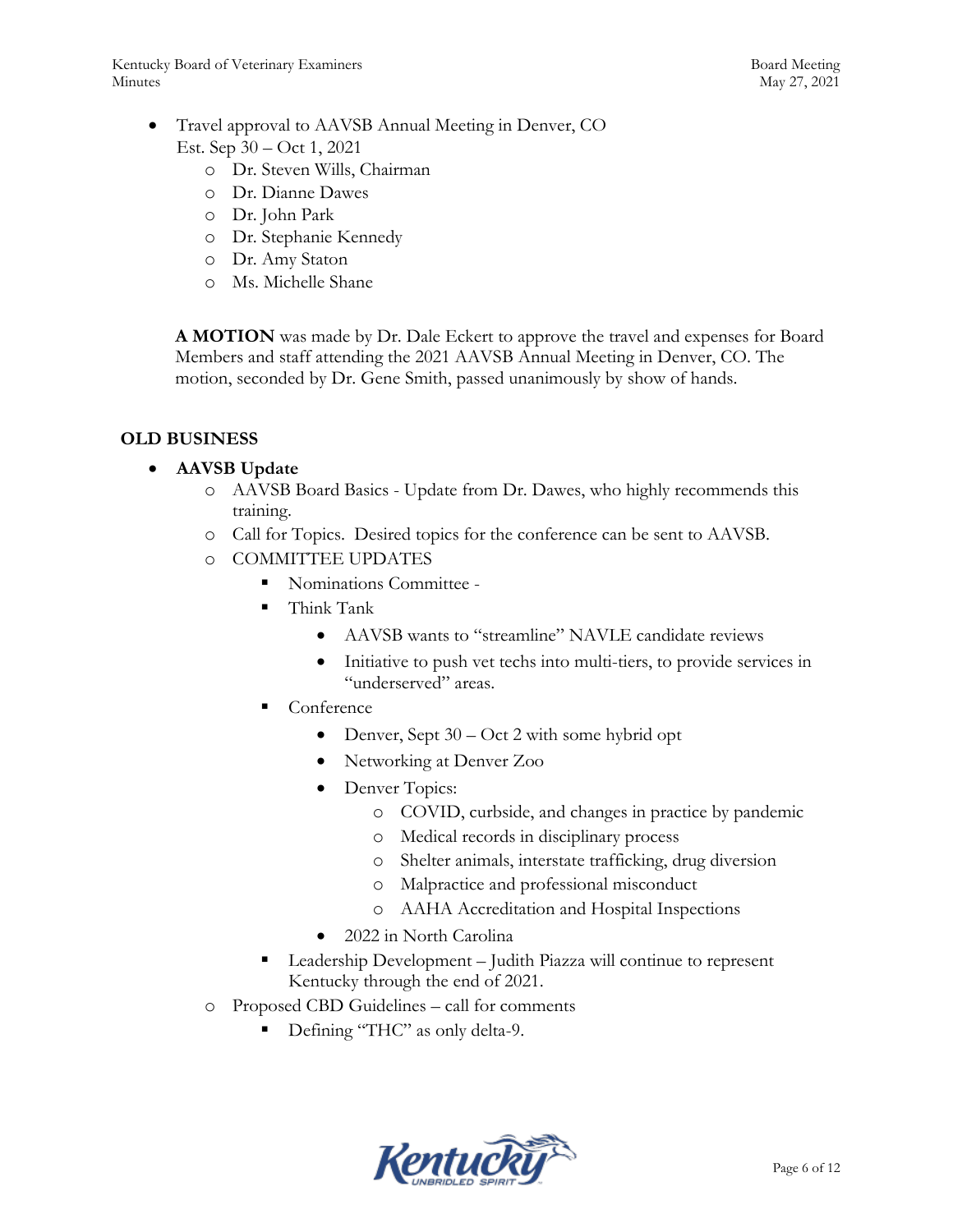Chairman Wills lost connectivity at approx. 1:22 PM. Vice Chairman Dr. Smith took over speaking about the topic of Industrial Hemp / cannabis.

Dr. Dianne Dawes spoke briefly about Boarded neurologist Dr. Joli Jarboe who is a specialist in this topic, suggesting that any KBVE working group might consider a consult with her for more information about cannabis use for patients in the veterinary field.

Chairman Wills returned to the meeting at 1:24 PM, by voice only, and further discussed this topic and starting a working group to define Board policy on cannabis.

**Industrial Hemp/Cannabis – Assignment of Working Group** 

Chairman Wills asked for volunteers for the working group. Ms. Shane will follow-up to schedule meetings.

- o Dr. Smith did some research on
- o Dr. Stout
- o Dr. Wills

### **LICENSURE STATUS REPORT**

- Closure of renewal for Animal Control Agencies and Euthanasia Specialists
- New graduates  $=$   $\sim$  70 applied since July 2020, right before fall testing for NAVLE
- **Veterinarians.** 2,463 Active licenses, up 61 licenses from the last report, and down 143 from the same time period in 2020; there are also currently 36 Inactive veterinarian licenses and two (2) Special Permits. Eleven (11) veterinarians have a retired licenses.
- **Veterinary Technicians.** 476 Active licenses, up 22 licenses from the last report, and up 23 licenses from the same time period in 2020; there is also currently ten (10) Inactive veterinary technician license. Two (2) veterinary technicians have a retired license.
- **Certified Animal Control Agencies**. 49 Active certificates, down four (4) from the last report, and down 10 from the same time period in 2020; and
- **Certified Animal Euthanasia Specialists**. 172 Active certificates, down two (2) from the last report, and down 53 from the same period in 2020; there are also currently five (5) Inactive animal euthanasia specialist certificates.

### **APPLICATIONS COMMITTEE REPORT**

 **Proposed Reinstatement Policy** – Proposal to reduce the required application attachments (supporting materials) submitted from the requirements listed in the regulation, [201 KAR 16:540](https://apps.legislature.ky.gov/law/kar/201/016/540.pdf) and [16:570,](https://apps.legislature.ky.gov/law/kar/201/016/570.pdf) for both "inactive" status reinstatement, as well as the reinstatement for licensees expired less than one year. This affects veterinarians and veterinary technicians.

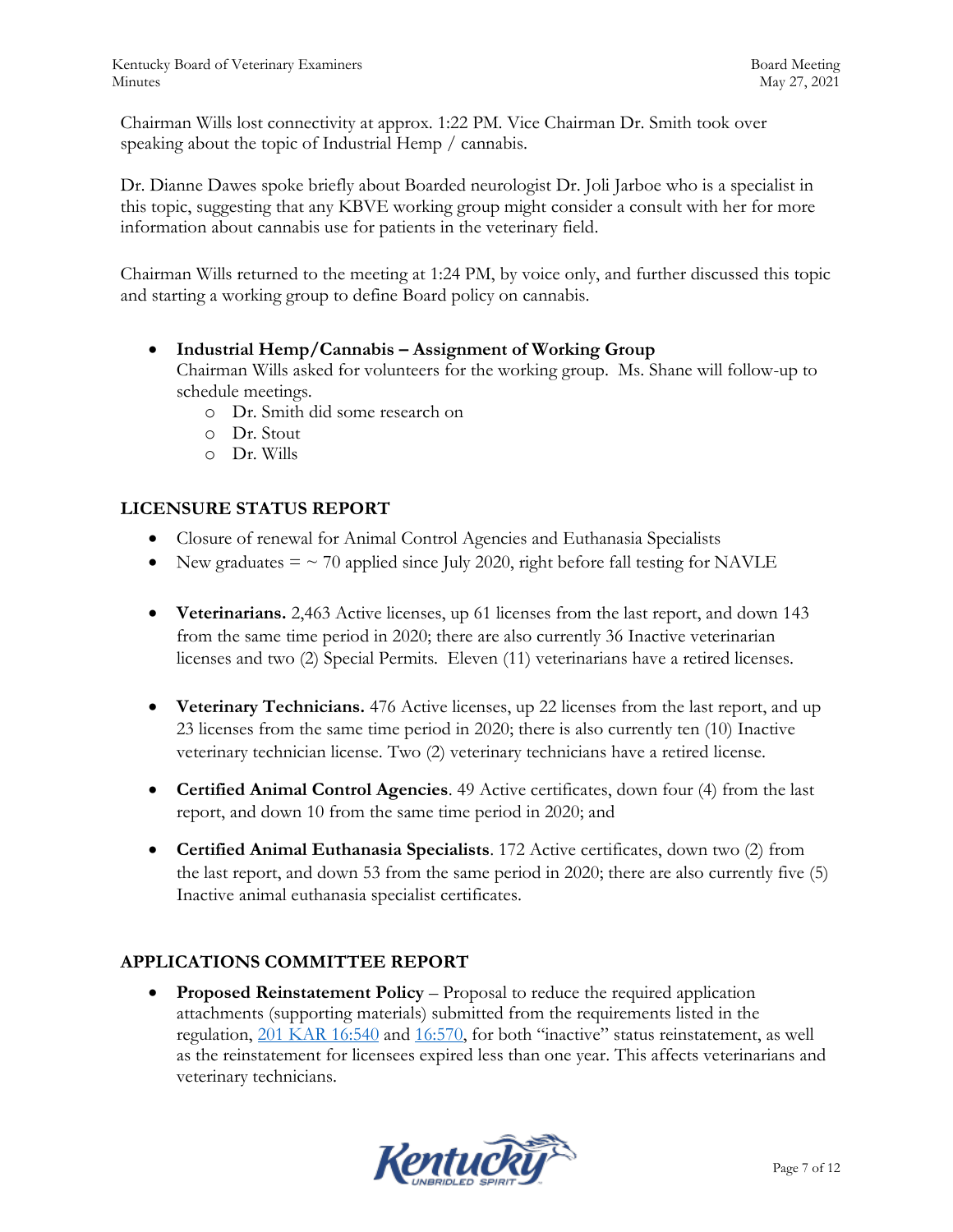**A MOTION** was made by Dr. Gardner to approve Reinstatement Policy proposed by the Applications Committee, with the intent to pursue changes in regulations to reflect the approved policy. The motion, seconded by Dr. Stout, passed unanimously by show of hands.

#### **WELLNESS COMMITTEE REPORT**

- Chairman Wills provided some information on the Wellness program and vendor. He then requested a volunteer for the Wellness Liaison Appointment. Mr. Tom Dorman
- Ms. Shane presented the current report

### **EDUCATION AND OUTREACH COMMITTEE**

Euthanasia Course Curriculum Update

 Chairman Wills directed Ms. Shane to set up a meeting with Louisville Metro and Lexington Humane Society trainers, along with Ms. Station and him, to discuss training needs for future certified AES and possible RFP for trainers.

#### **SALES REPORTS**

Dr. St. Clair presented his report on the April 2021 Keeneland equine sales. Members of the Board and KBVE Inspectors discussed difficulties in identifying remote access viewers of radiographs. Should the Board still be monitoring these viewers for consumer protection? Dr. St. Clair will find out from Keeneland and Fasig-Tipton exactly what their criteria are.

Members of the Board spent time discussing licensed and unlicensed telemedicine, and how to best protect the consumer in these situations. There may be opportunities to address this issue in the Practice Act Modernization Initiative.

#### **INVESTIGATOR REPORTS**

- Periodic Shelter Inspections:
	- o Campbell County Animal Shelter (# 149496)
	- o Danville / Boyle County Animal Shelter (# 148731)
	- o Franklin County Animal Shelter (# 147172)
	- o Garrard County Animal Shelter (# 149247)
	- o Green River Animal Shelter (Adair Co.) (# 149463)
	- o Greenup County Animal Shelter (# 147153)
	- o Kenton County Animal Shelter (# 147149)
	- o Lewis County Animal Shelter (# 147230)
	- o Lincoln County Animal Shelter (# 149462)
	- o Northern KY Animal Control (# 149494)
	- o Oldham County Animal Control (# 147203)
	- o Shelby County Animal Shelter (# 149074)

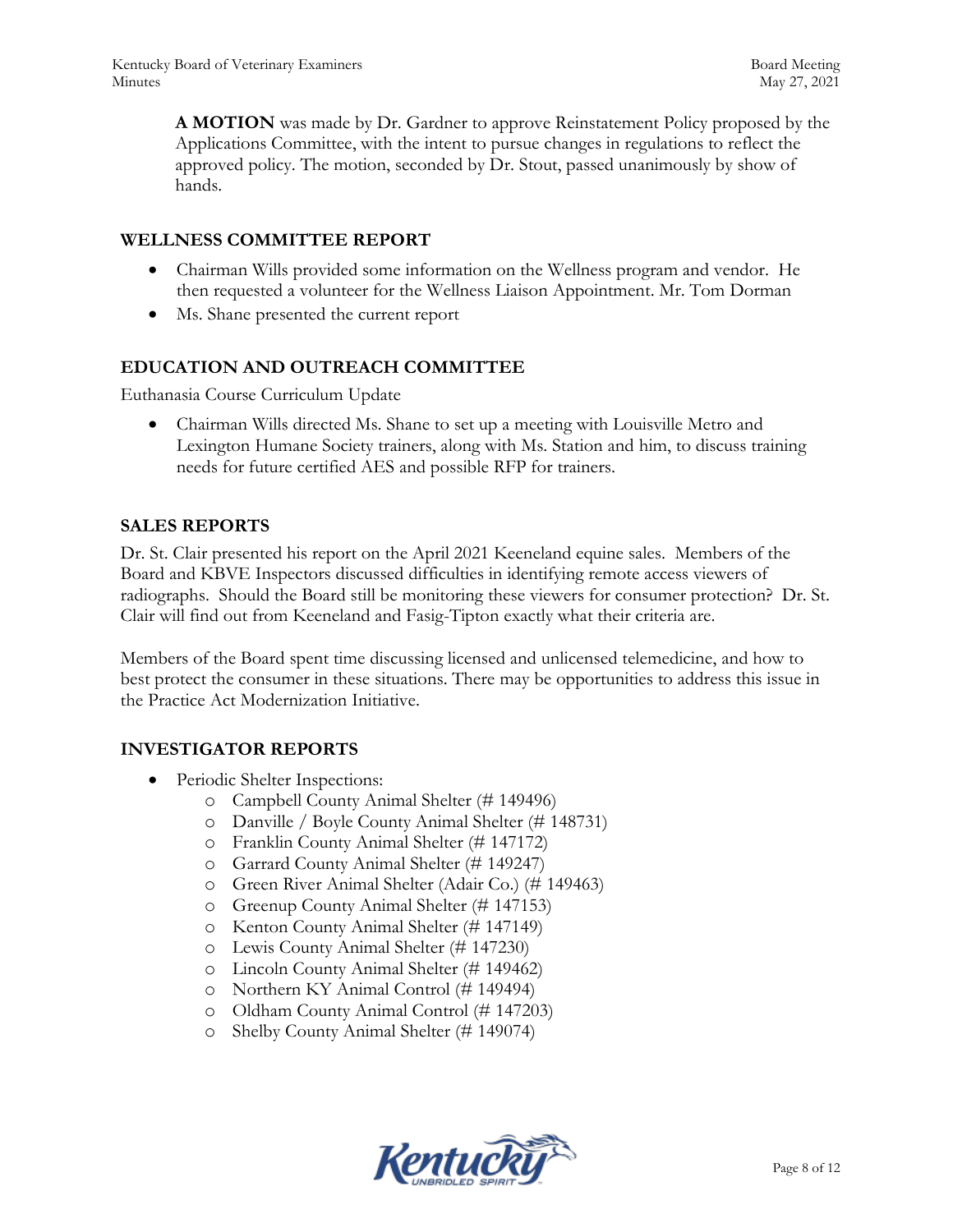Inspector MJ Wixsom, DVM, presented some recurring issues found in her recent shelter inspections. She recommends including an annual reporting requirement for all shelters to help them consider their legal obligations.

- o Number of ACAs with "expired" status that still have drugs onsite
- o Expired drugs still in use some years out of date
- o Improper storage location of DEA Form 222
- o "Funeral Euthanasias" by AES both onsite at shelter, and offsite in local resident homes
- o Continued use of ketamine and other Board banned substances
- o Reporting to DEA annual requirements, and thefts
- o Shelter Reporting can be added to annual renewal
- o Inspections annual vs. semi-annual
- o Inspections required for expired / lapsed shelters to ensure wrap-up with compliance
- o Other pertinent issues from shelter inspections comments from Inspectors

Investigator Consultant C. Loran Wagoner, DVM spoke about the history of these issues in the state during his tenure as the Board's primary inspector. He noted another major issue in the animal control agencies is the high turnover.

Chairman Wills directed the Investigators to begin documenting the drugs onsite, and to begin to check where the drugs are being ordered from – under the shelter DEA Registration, or through a veterinarian's license.

Ms. Shane recommended that the annual reporting be included in future Animal Control Agency and Animal Euthanasia Specialist Certificate Annual Renewals.

Chairman Wills directed Ms. Shane to set-up a meeting with him and the Investigators to explore these emerging issues in more depth, and to determine if any enforcement actions are warranted. Chairman Wills also directed that, following this meeting, Ms. Shane and Mr. Bilby should draft a letter of clarification to be sent to all County Judge Executives.

#### **COMPLAINTS SCREENING COMMITTEE REPORT**

Mr. Bilby provided an update on open grievances from the Committee.

- $\bullet$  **2018-21** monitoring
- **2019-11**  tabled
- **2019-13**  tabled
- **2020-08** tabled
- **2020-18** closed
- **2020-22**  closed
- $2020-24 \text{ongoing}$
- **2020-29**  tabled
- $\bullet$  **2020-31** tabled
- **2020-34**  ongoing
- **2020-36**  dismissed

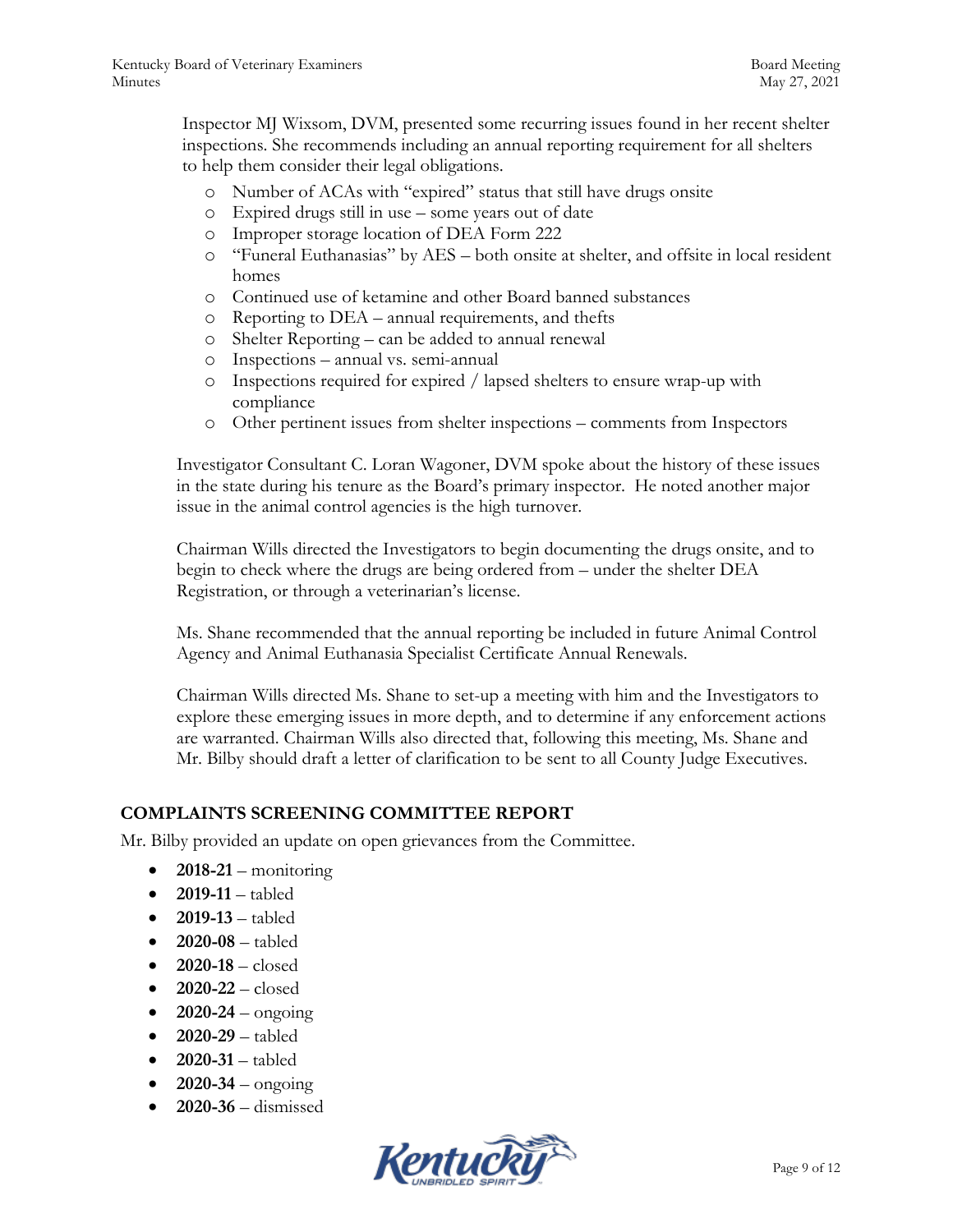Kentucky Board of Veterinary Examiners and the state of the Board Meeting Board Meeting Minutes May 27, 2021

- $\bullet$  **2020-43** monitoring
- $\bullet$  **2020-44** monitoring
- **2020-49**  dismissed
- **2020-51**  dismissed
- **2020-52** dismissed
- $2021-02$  ongoing
- **2021-03**  dismissed
- $\bullet$  **2021-04** dismissed
- $\bullet$  **2021-06** ongoing
- $\bullet$  **2021-08** ongoing
- **2021-09**  dismissed
- **2021-10** assigned to investigator
- **2021-11** dismissed
- **2021-12**  dismissed
- **2021-13** dismissed
- **2021-14** assigned to investigator
- **2021-15** closed
- **2021-16** dismissed
- **2021-17** assigned to investigator
- **2021-18** dismissed
- **2021-19** dismissed
- $\bullet$  **2021-20** ongoing
- $2021-21 \text{ongoing}$

**A MOTION** was made by Dr. Smith to accept the recommendations of the Complaints Screening Committee. The motion, seconded by Ms. Staton, passed unanimously by show of hands.

#### **OPEN DISCUSSION / NEW BUSINESS**

- Renewed contract with AAVSB for VTNE Testing
- Questions pending from the Board's Office
	- o **Microchips –** Do they establish identify / ownership? And what is the veterinarian's obligation?

Members of the Board discussed this issue. The licensee who asked about this issue indicated the microchip company contacted the owner immediately upon scanning. Investigator Wixsom confirmed these were "Google Chip" microchips and alerted the owner anytime the chip was scanned. The Board determined that ethically the practitioner should attempt to reach out to the original owner.

o **Rabies –** A licensee indicated there was a debate in their practice about if it was safe to vaccinate a breeding bitch or OK to wait on vaccines until after bitch was past pregnancy or done nursing.

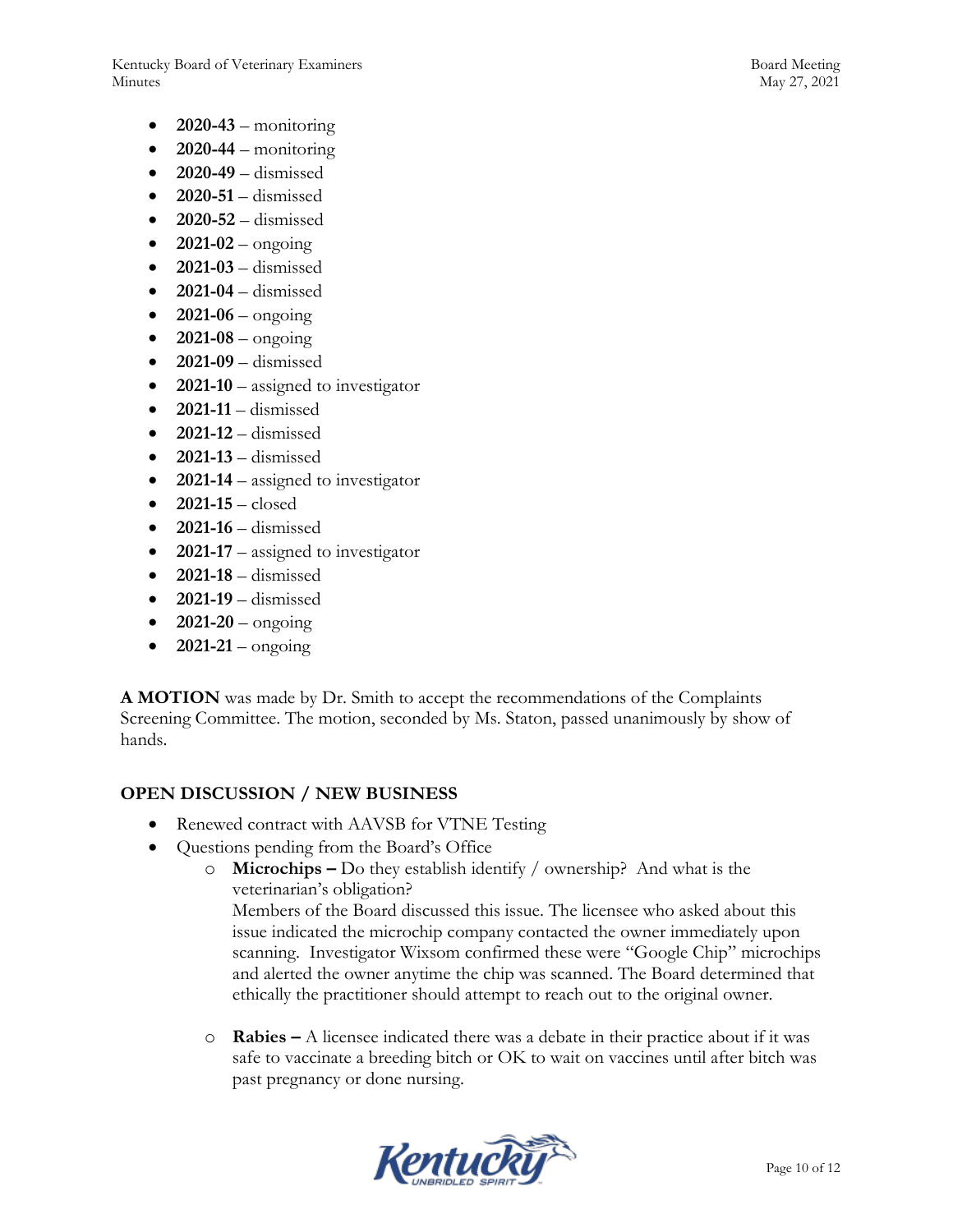Ms. Shane reached out to State Public Health Veterinarian, Dr. Kelly Giesbrecht – state law [902 KAR 2:070](https://apps.legislature.ky.gov/law/kar/902/002/070.pdf) Rabies Control requires rabies vaccine. She stated the following:

- 1. All dogs, cats and ferrets are required to have current rabies vaccinations in Kentucky; that is the law.
- 2. There is no exception for breeding animals.
- 3. The owners of the breeding animals and/or their veterinarian needs to maintain The NASPHV Form 51 showing the current vaccination and expiration date. This can be electronic or paper form.
- 4. She is not aware of any medical reason to not vaccinate a breeding bitch. The vaccine is very safe and effective and would provide beneficial protection to the puppies when they are born and too young to be vaccinated.
- 5. There is endemic skunk and bat rabies in Kentucky so we need to maintain protection against rabies in our pet population. (Kentucky had three (3) rabid dogs in 2020.)

The Board discussed this issue and was in agreement with Dr. Giesbrecht. Members checked several rabies vaccine labels (1-year and 3-year), the small print says testing has not occurred in pregnant animals, but this is not live vaccine (is killed) so should be no issues.

- o **Administration of Nobivac by non-vets?** Question from KDA legal. The administration of this drug is the practice of veterinary medicine unless purchased by an owner and administered by an owner, per [KRS 321.200\(](https://apps.legislature.ky.gov/law/statutes/statute.aspx?id=45325)1)(b).
- Other Items for Discussion
	- o **K-9 Influenza for boarding.** Question came in from KVMA. Members of the Board indicated that K-9 influenza vaccine requirement is the choice of the kennel, as it is not a core vaccine.
	- o **KYBOP** –

Ms. Shane will reach out to KYBOP to request the formation of a working group to address common issues between the boards.

o **Disciplinary actions and publicly viewable information** –

Legally, KBVE is a public protection agency, and the public has a right to know. Members would like more information on what the policies of other Kentucky licensing boards are in relation to the duration of disciplinary records.

BREAK in meeting at 2:58, returned at 3:05 PM.

Chairman Wills opened a discussion on Dr. Wagoner's Investigator Consulting contract, and when it is due for renewal, and if Dr. Wagoner would like to continue his service. Ms. Shane confirmed that all investigator contracts were on the same schedule, and that they were not due to renew until the end of F.Y. 2022. Dr. Wagoner indicated he would serve at the pleasure of the Board.

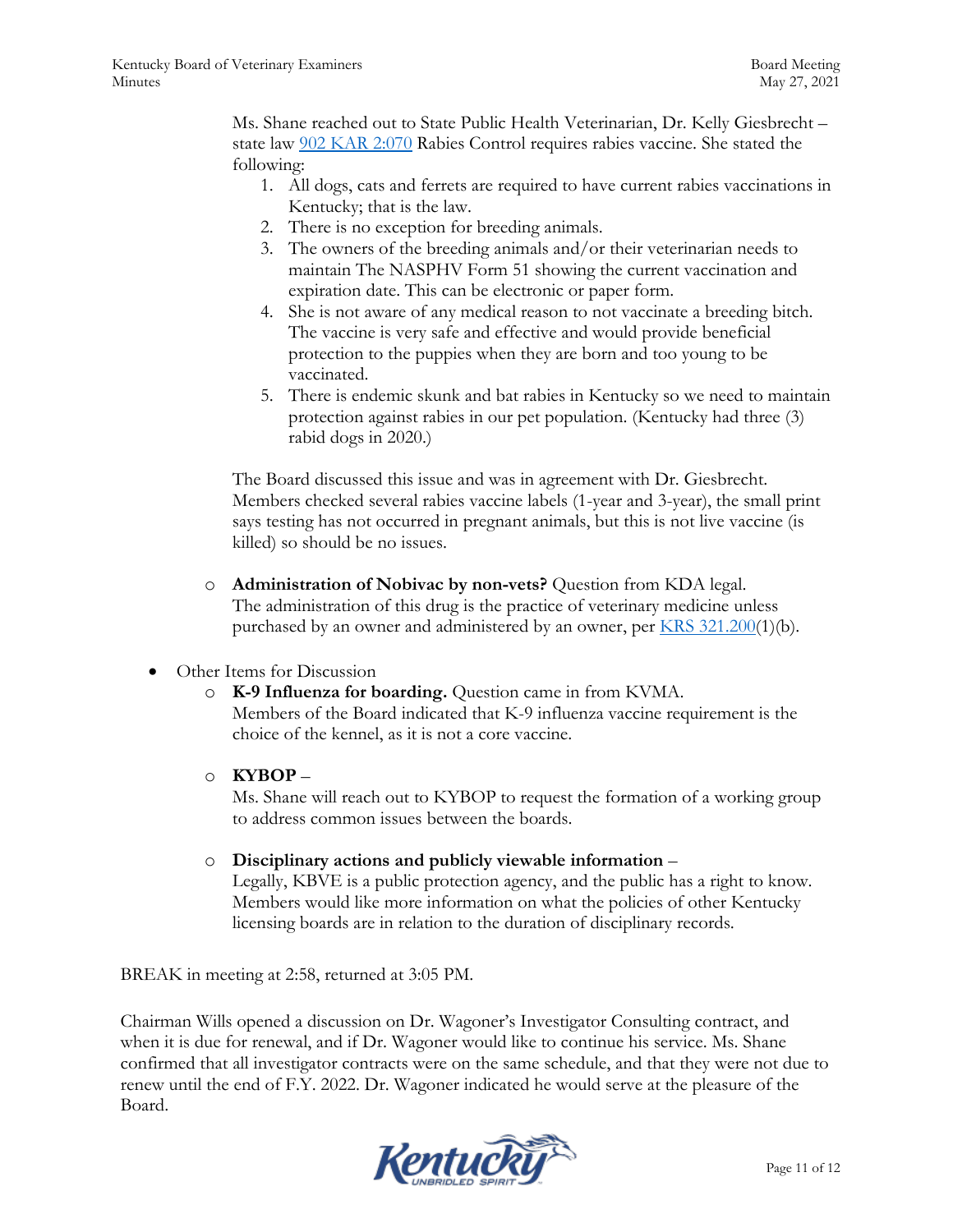#### o **Telemedicine lawsuits.**

Mr. Bilby provided an overview of veterinary telemedicine lawsuits in Texas and California. Members of the Board discussed issues with telemedicine, establishing the VCPR, and the challenge of diagnosing injury or trauma to an animal without laying hands on the patient.

#### **GOVERNMENT AFFAIRS COMMITTEE**

Practice Act Review

 Members of the Board discussed the remainder of [KRS 321.181](https://apps.legislature.ky.gov/law/statutes/statute.aspx?id=45321) - Definitions for chapter, starting with "Practice of Veterinary Medicine" through "Veterinary Wellness Committee".

Tabled for future meeting:

- [KRS 321.190](https://apps.legislature.ky.gov/law/statutes/statute.aspx?id=45323) License required to practice veterinary medicine
- [KRS 321.193](https://apps.legislature.ky.gov/law/statutes/statute.aspx?id=45324) Veterinarian's license -- Requirements
- [KRS 321.200](https://apps.legislature.ky.gov/law/statutes/statute.aspx?id=45325) Exemptions from application of chapter
- [KRS 321.201](https://apps.legislature.ky.gov/law/statutes/statute.aspx?id=45326) Special permits -- Duration
- KRS NEW Temporary Permits; Qualifications for a Temporary Permit -- Emergency Practice
- [KRS 321.221](https://apps.legislature.ky.gov/law/statutes/statute.aspx?id=31387) Licensure by endorsement for veterinarians licensed in other jurisdictions
- [KRS 321.211](https://apps.legislature.ky.gov/law/statutes/statute.aspx?id=45328) Renewal of [veterinarian] license -- Fees -- Expiration and termination of license -- Reinstatement -- Continuing education – Retired or inactive licensure status

#### **ADDED SPECIAL MEETING DATES**

**A MOTION** was made by Dr. Dawes to add the following meeting dates to the Board schedule for the purpose of working on the Practice Act Modernization: June 17, and August 12. The motion, seconded by Ms. Staton, passed unanimously.

### **NEXT REGULAR MEETING**

July 29, 2021 Offices of the State Veterinarian, 109 Corporate Drive, Frankfort, KY

#### **ADJOURNMENT**

Chairman Wills adjourned the meeting at 4:08 pm.

These Meeting Minutes were approved by the Board on May 27, 2021.

Steven J. Wills, DVM, Chairman of the Board

\_\_\_\_\_\_\_\_\_\_\_\_\_\_\_\_\_\_\_\_\_\_\_\_\_\_\_\_\_\_\_\_\_\_\_\_\_\_

PRESIDING OFFICER: Steven J. Wills, DVM, Board Chairman Minutes Recorded by: Michelle M. Shane, Executive Director Minutes Reviewed by: Joe a. Bilby. Legal Counsel

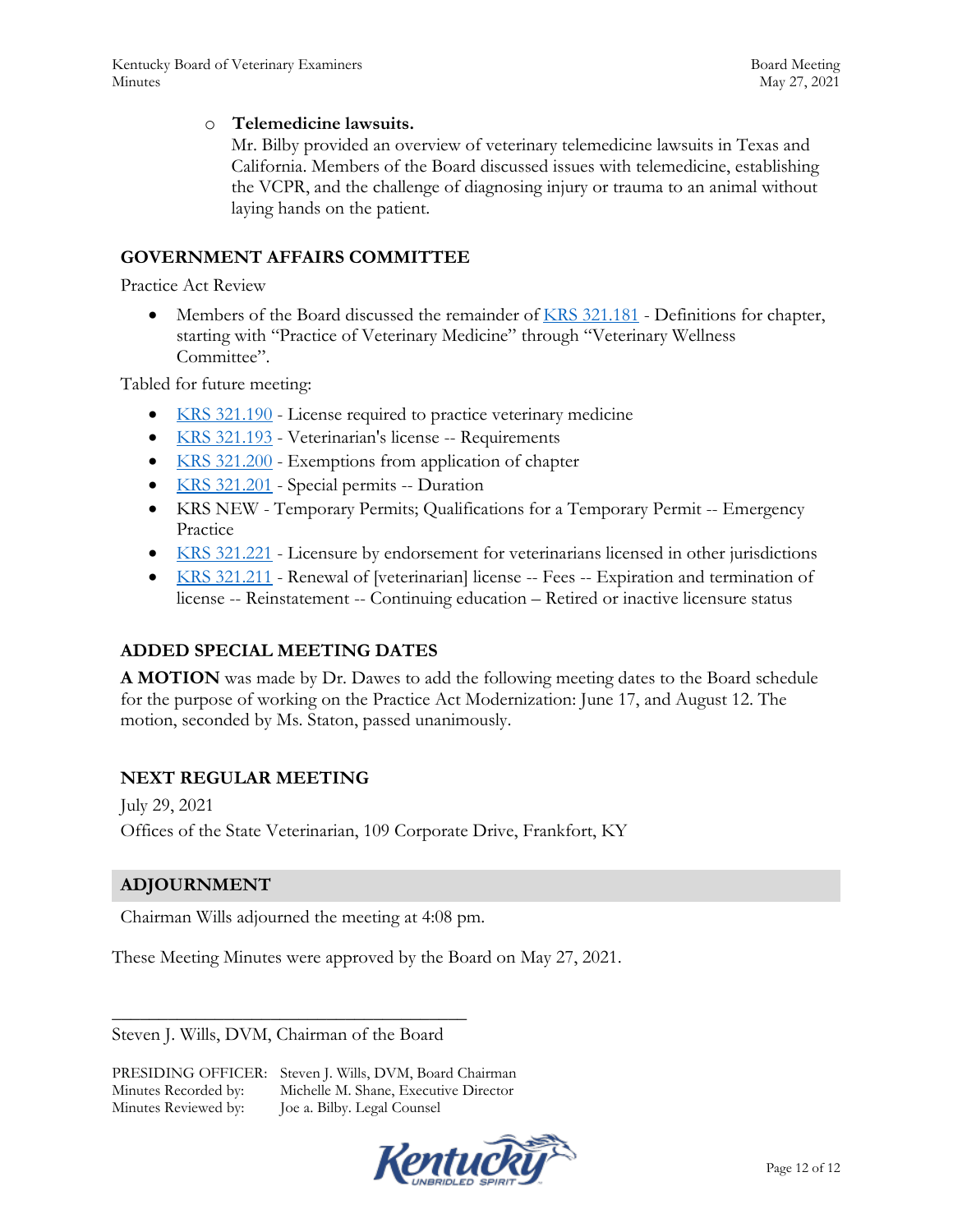#### **O** Telemedicine lawsuits.

Mr. Bilby provided an overview of veterinary telemedicine lawsuits in Texas and California. Members of the Board discussed issues with telemedicine, establishing the VCPR, and the challenge of diagnosing injury or trauma to an animal without laying hands on the patient.

## **GOVERNMENT AFFAIRS COMMITTEE**

**Practice Act Review** 

Members of the Board discussed the remainder of KRS 321.181 - Definitions for chapter,  $\bullet$ starting with "Practice of Veterinary Medicine" through "Veterinary Wellness Committee".

Tabled for future meeting:

- KRS 321.190 License required to practice veterinary medicine ۰
- KRS 321.193 Veterinarian's license -- Requirements  $\bullet$
- KRS 321.200 Exemptions from application of chapter  $\bullet$
- KRS 321.201 Special permits Duration  $\bullet$
- KRS NEW Temporary Permits; Qualifications for a Temporary Permit -- Emergency  $\bullet$ Practice
- KRS 321.221 Licensure by endorsement for veterinarians licensed in other jurisdictions
- KRS 321.211 Renewal of [veterinarian] license -- Fees -- Expiration and termination of license -- Reinstatement -- Continuing education - Retired or inactive licensure status

### **ADDED SPECIAL MEETING DATES**

A MOTION was made by Dr. Dawes to add the following meeting dates to the Board schedule for the purpose of working on the Practice Act Modernization: June 17, and August 12. The motion, seconded by Ms. Staton, passed unanimously.

### **NEXT REGULAR MEETING**

July 29, 2021 Offices of the State Veterinarian, 109 Corporate Drive, Frankfort, KY

### ADJOURNMENT

Chairman Wills adjourned the meeting at 4:08 pm.

These Meeting Minutes were approved by the Board on May 27, 2021.

Steven J. Wills, DVM, Chairman of the Board

Minutes Recorded by: Minutes Reviewed by:

PRESIDING OFFICER: Steven J. Wills, DVM, Board Chairman Michelle M. Shane, Executive Director Joe a. Bilby. Legal Counsel

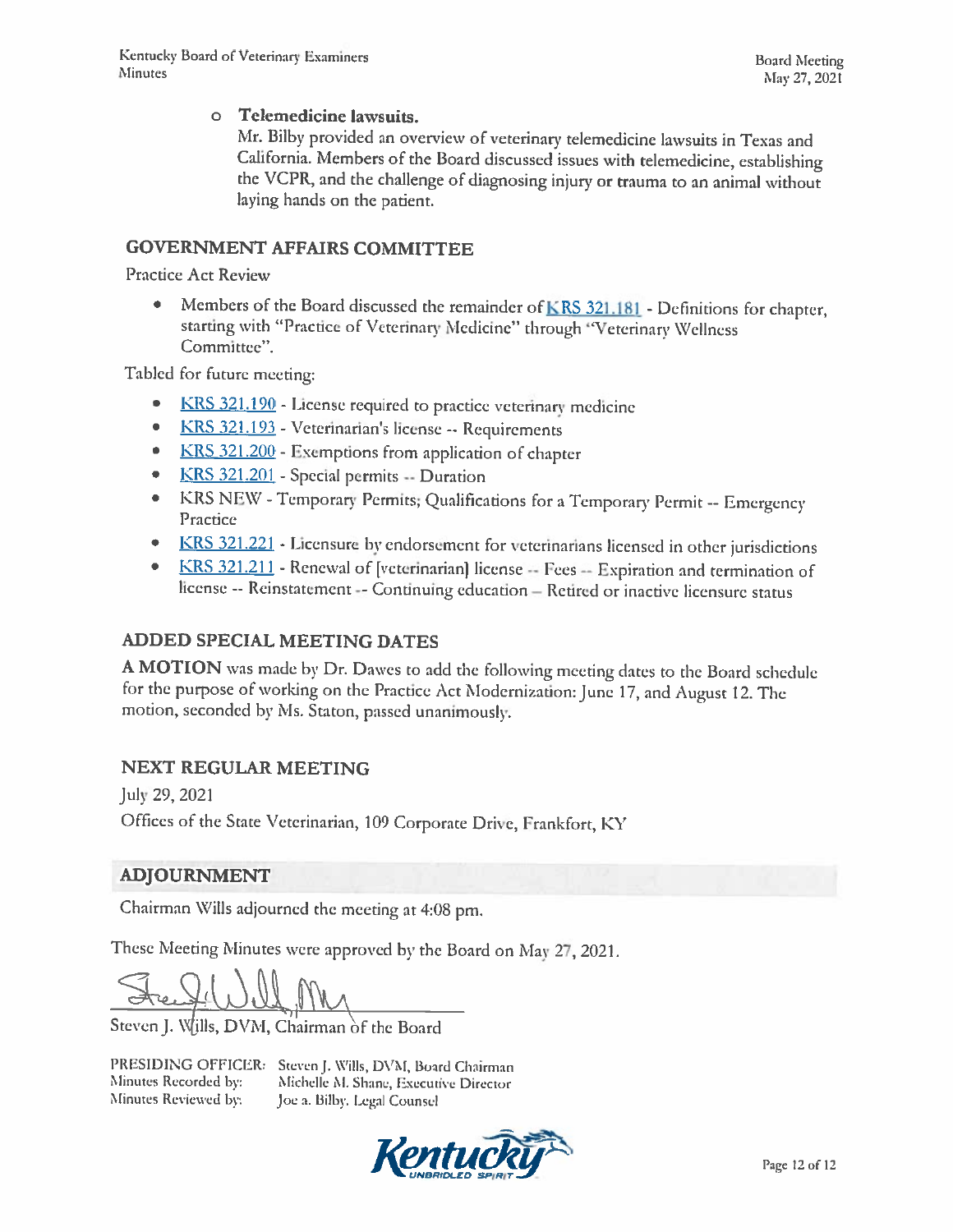

# **KENTUCKY BOARD OF VETERINARY EXAMINERS**

107 Corporate Drive, Second Floor, Frankfort, KY 40601 Office: 502-782-0273 • Fax: 502-695-5887 kybve.com  $\bullet$  yet $(\partial_k ky.gov)$ 

# **Special Meeting Agenda**

### **May 27, 2021 – Special Meeting, per [Executive Order 2020-215](https://governor.ky.gov/attachments/20200306_Executive-Order_2020-215.pdf)** & **[KRS 61.823](https://apps.legislature.ky.gov/law/statutes/statute.aspx?id=23047) Meeting Location: Video Teleconference Only**

### **Join the Zoom Meeting online:**

- [https://us02web.zoom.us/j/88236052745?pwd=U0lQUGZNbUlrZjdYUkNZUVVaTTMx](https://us02web.zoom.us/j/88236052745?pwd=U0lQUGZNbUlrZjdYUkNZUVVaTTMxUT09) [UT09](https://us02web.zoom.us/j/88236052745?pwd=U0lQUGZNbUlrZjdYUkNZUVVaTTMxUT09) Meeting ID: 882 3605 2745 Passcode: 449293
- One tap mobile +13126266799,,88236052745# US (Chicago) +19294362866,,88236052745# US (New York)
- Or Dial by your location (any number will work):
	- +1 312 626 6799 US (Chicago) +1 929 436 2866 US (New York) +1 301 715 8592 US (Washington DC) +1 346 248 7799 US (Houston) +1 669 900 6833 US (San Jose) +1 253 215 8782 US (Tacoma) Then enter Meeting ID: 882 3605 2745

#### 10:00 AM **COMMITTEE MEETINGS – CLOSED TO THE PUBLIC**

- Complaints Screening Committee
- Applications Committee
- 1:00 PM **CALL TO ORDER**

### **ROLL CALL / ESTABLISHMENT OF QUORUM**

#### **CONFIRMATION OF PUBLIC NOTICE**

### **READING OF MISSION STATEMENT**

### **CONSENT AGENDA**

- Board Meeting Minutes from April 29, 2021
- Budget Expenditures since March 25, 2021 meeting
- Applications Committee Report on New Applications
- Applications Committee Report on New CE Requests
- Approval of Board Per Diem

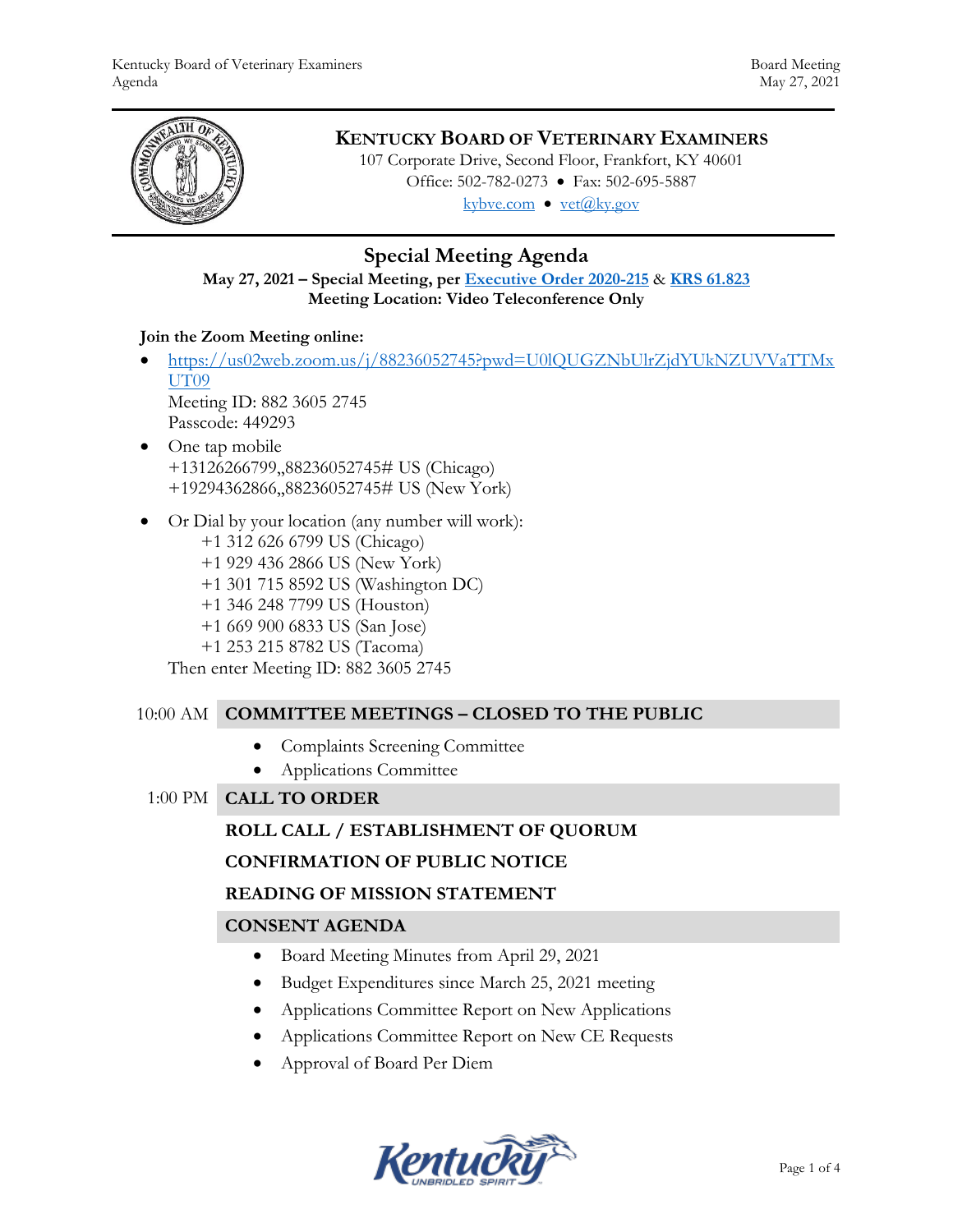### **BUSINESS AGENDA**

### **GUEST SPEAKER**

### **SARS-CoV-2 / COVID-19 Update and Discussion**

### **BUDGET MATTERS**

- Final F.Y. 2022 Kentucky General Assembly Budget
- Status update on hiring staff help
- Travel approval to AAVSB Annual Meeting in Denver, CO Est. Sep 30 – Oct 1, 2021

### **OLD BUSINESS**

- AAVSB Update
	- o AAVSB Board Basics Update from Dr. Dawes
	- o Call for Topics
	- o Proposed CBD Guidelines call for comments
	- o Committee Updates
- Industrial Hemp Assignment of Working Group

### **LICENSURE STATUS REPORT**

- Closure of renewal for Animal Control Agencies and Euthanasia Specialists
- New graduates

### **APPLICATIONS COMMITTEE REPORT**

• Proposed Reinstatement Policy

#### **WELLNESS COMMITTEE REPORT**

Wellness Liaison Nominations

### **EDUCATION AND OUTREACH COMMITTEE**

- Euthanasia Course Curriculum Update
	- o RFP for trainers
	- o Outreach required to current trainers about drug restrictions

### **SALES REPORTS**

Keeneland - April 2021

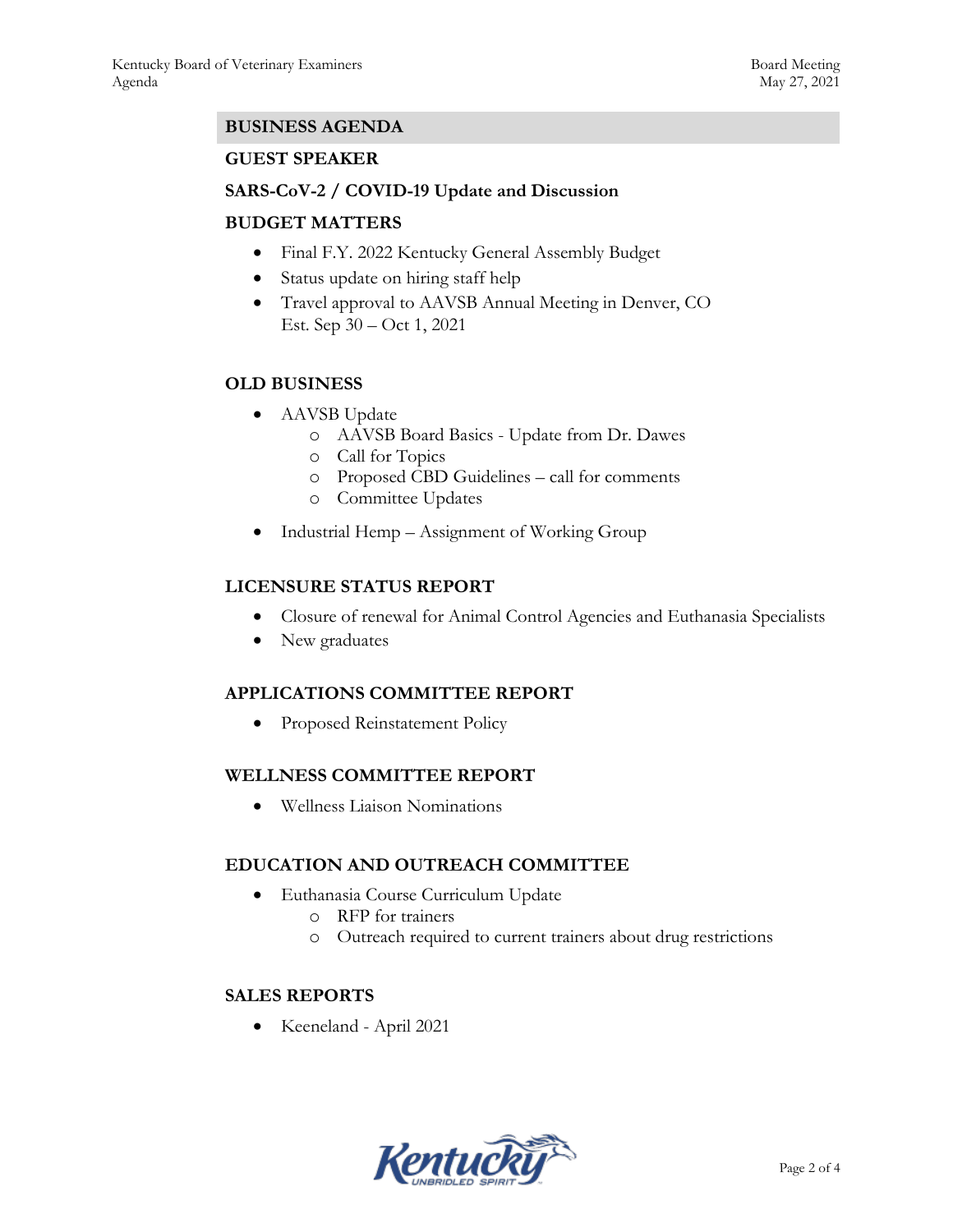### **INVESTIGATOR REPORTS**

- Periodic Shelter Inspections
- Discussion topics
	- o "Funeral Euthanasias"
	- o Continued use of ketamine and other substances
	- o Reporting to DEA
	- o Other pertinent issues from shelter inspections

#### **COMPLAINTS SCREENING COMMITTEE REPORT**

- **2018-21**
- **2019-11**
- **2019-13**
- **2020-08**

 **2020-22 2020-24 2020-29 2020-31 2020-34 2020-36 2020-43 2020-44 2020-49 2020-51 2020-52 2021-02** 

**2020-18**

- 
- **2021-09**
- **2021-10**
- **2021-11**
- **2021-12**
- **2021-13**
- **2021-14**
- **2021-15**
- **2021-16**
- **2021-17**
- **2021-18**
- **2021-19**
- **2021-20**
- **2021-21**

#### **OPEN DISCUSSION / NEW BUSINESS**

- Renewed contract with AAVSB for VTNE Testing
- Questions pending from the Board's Office
	- o Microchips
	- o Breeders and rabies vaccines and records
- Other Items for Discussion
	- o Disciplinary actions and publicly viewable information
	- o KYBOP

#### **GOVERNMENT AFFAIRS COMMITTEE**

- Telemedicine lawsuits
- Practice Act Modernization Discussion
	- o Continue [KRS 321.181](https://apps.legislature.ky.gov/law/statutes/statute.aspx?id=45321) Definitions for chapter, starting with "Practice of Veterinary Medicine"



- **2021-03 2021-04** 
	- **2021-06**
	- **2021-08**
	-